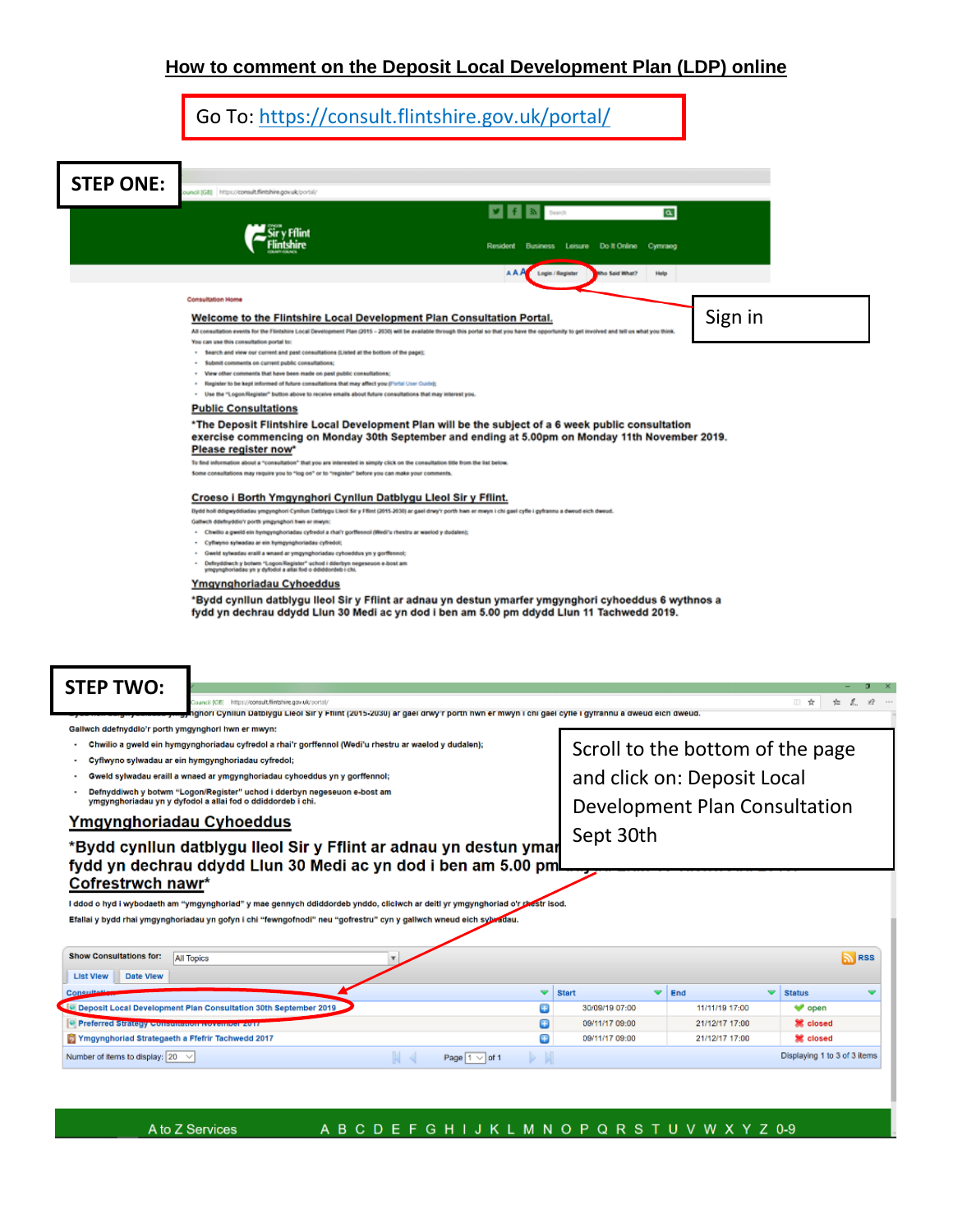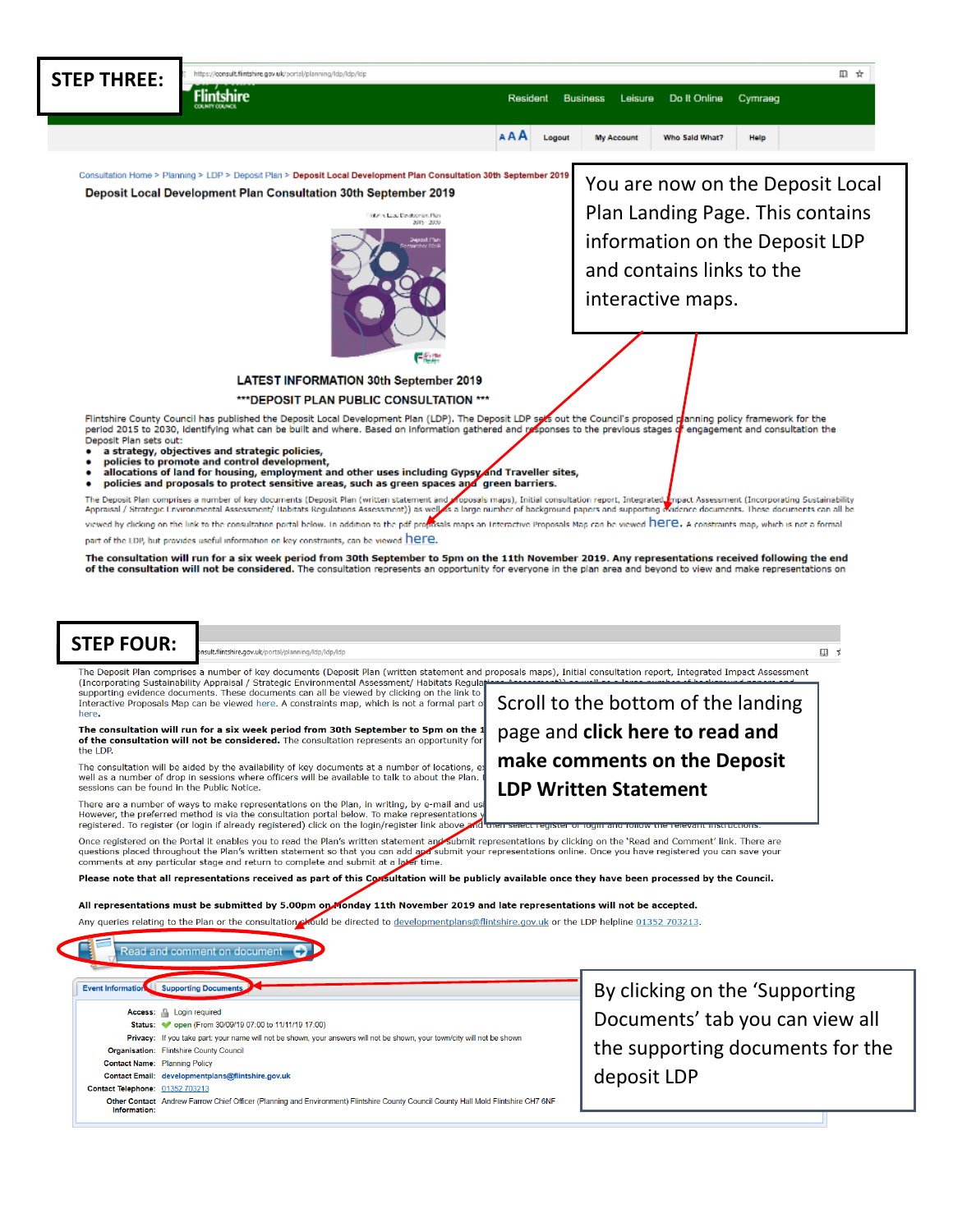# **You are now looking at the Deposit Local Development Plan written statement**

| <b>STEP FIVE:</b>                                                                                                     | AAA<br>Logout<br><b>My Account</b><br><b>Who Said What?</b><br>Help                                                                                                                                                            |
|-----------------------------------------------------------------------------------------------------------------------|--------------------------------------------------------------------------------------------------------------------------------------------------------------------------------------------------------------------------------|
|                                                                                                                       | anning > LDP > Deposit Plan > Deposit Local Development Plan Consultation 30th September 2019<br><b>Download Document</b><br>١X.<br>Previous Page Next Page<br>Deposit Local Development Plan Consultation 30th September 2019 |
| Click on a<br><b>Man</b> to view<br>content<br><b>Flintshire Local</b>                                                | Flintshire Local Development Plan Deposit Draft<br>Help<br>September 2019<br>Add Comments                                                                                                                                      |
| <b>Development Plan Dept</b><br><b>Draft September 2019</b><br>1 Policy Index<br>2 Foreword<br>81<br>3 Introduction   | Here you can click and navigate to<br>1 Policy Index<br>Add Comments<br>any specific section/policy of the                                                                                                                     |
| <b>4 Strategic Policies</b><br>5 Strategic Policies -<br><b>Creating Sustainable</b><br><b>Places and Communities</b> | age<br>Deposit LDP                                                                                                                                                                                                             |
| 6 Strategic Policies -<br><b>Supporting a Prosperous</b><br>Economy<br>7 Strategic Policies -                         | Policy STR1: Strategic Growth<br>43                                                                                                                                                                                            |
| <b>Meeting Housing Needs</b><br>8 Strategic Policies -<br><b>Valuing the Environment</b><br>9 Development             | Policy STR2: The Location of Development<br>16<br>Policy STR3: Strategic Sites                                                                                                                                                 |
| <b>Management Policies -</b><br><b>Creating Sustainable</b><br><b>Places and Communities</b>                          | Policy STR4: Principles of Sustainable Development, Design and Placemaking                                                                                                                                                     |
| 10 Development<br><b>Management Policies -</b><br><b>Supporting a Prosperous</b>                                      | Click 'Add Comments' to add<br>Policy STR5: Transport and Accessibility                                                                                                                                                        |
| Economy<br>11 Development<br><b>Management Policies</b>                                                               | Policy STR6: Services, Facilities and Infrastructure<br>general comments on the Deposit                                                                                                                                        |
| <b>Meeting Housing Nee</b><br><b>12 Development</b>                                                                   | <b>Supporting a Prospero</b><br><b>LDP</b>                                                                                                                                                                                     |
| Management Polices -<br>Valuing the Environment                                                                       | Policy STR7: Economic Development, Enterprise and Employment<br>Delian CTDO: Caroleconaut Land Dendelian                                                                                                                       |

New development will be directed to the following locations: **Allocated Sites;** ⊥. Allocated Sites;<br>ii. Principal Employment Areas as detailed in policy PE2;<br>iii. Sustainable settlements based on the first three tiers of the settlement hierarchy, as detailed in the attached table: a. Tier 1 - Main Service Centres will be the main locations for new housing development which reinforces and contributes to sustainable settlements. Provision will include i. Allocations ii. Windfall market housing<br>iii. Affordable housing on sites above an area / units threshold b. Tier 2 - Local Service Centres will be the locations for more modest levels of new housing development. Provision You can also make comments on *i* Allocations r. Autocatoris<br>iii. Affordable housing on sites above an area / units threshold<br>iv. Small Scale Exceptions Schemes for Affordable Housing adjoining settlement boundaries specific policies by clicking add comment on the policy section c. Tier 3 - Sustainable Settlements will be the locations for housing development related to the scale, character and Allocations<br>Windfall market housing ii. Mifordable housing on sites above an area / units threshold<br>iii. Affordable housing on sites above an area / units threshold<br>iv. Small Scale Exceptions Schemes for Affordable Housing adjoining settlement boundaries d. In Tier 4 Defined Villages housing development will only be permitted within settlement boundaries related to the scale, character and role of the settlement and which delivers local needs affordable housing. Provision i. Windfall market housing (only permitted when essential to delivering affordable housing)<br>ii. Small Scale Exceptions Schemes for Affordable Housing adjoining settlement boundaries e. In Tier 5 Undefined villages housing development will be limited to sensitive small scale housing development in the form of infill or rounding off where local needs affordable housing only is provided. The Settlement Hierarchy **Main Service Centres Local Service Centres Sustainable Settlements Defined Villages Undefined Villages Settlement Tier** 

Settlements which benefit<br>from some services and

Settlements with a local

Settlements with a

Settlements which have

few or no services and<br>facilities and which are

Settlements which benefit from